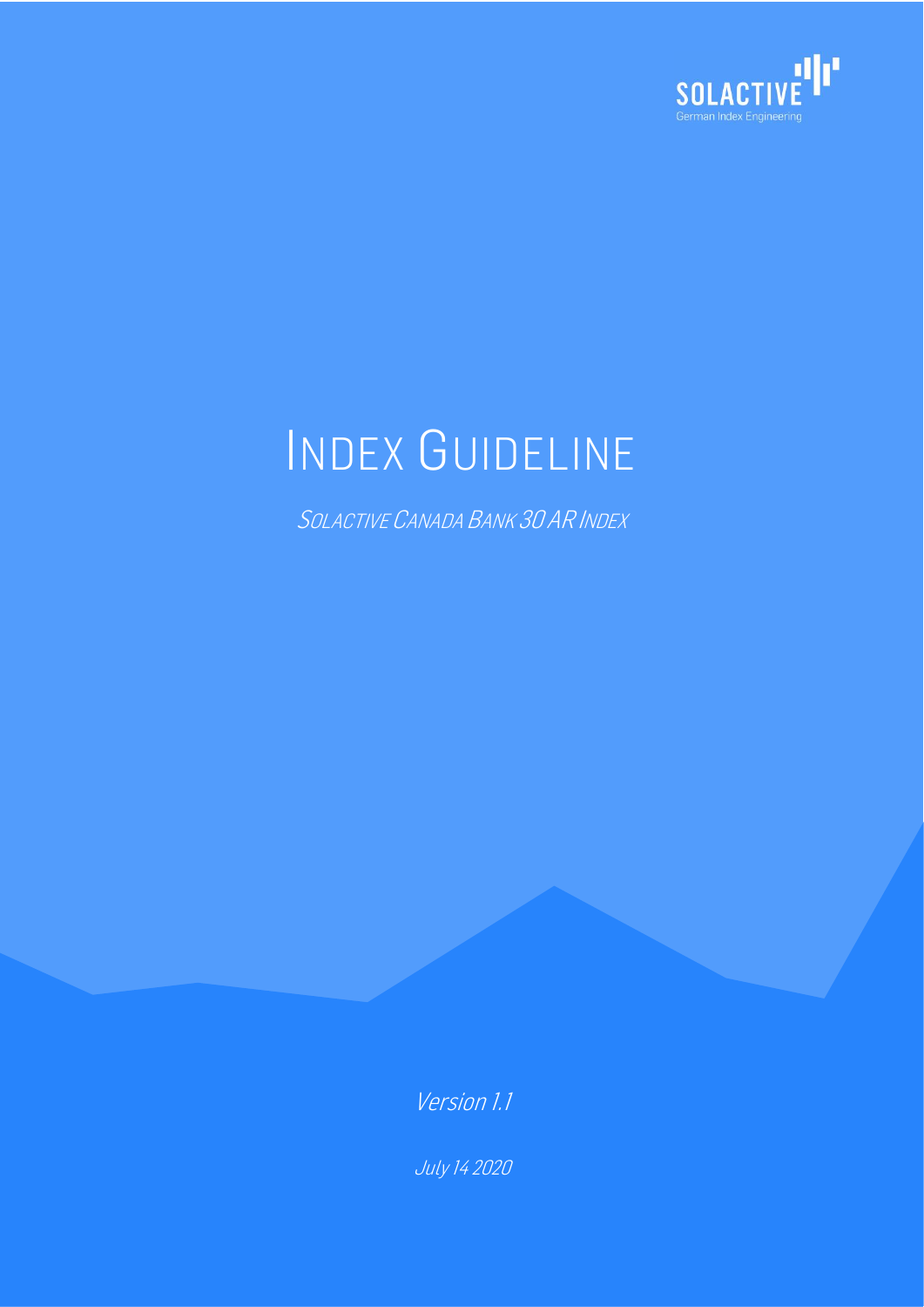### TABLE OF CONTENTS

|    |      | Introduction 33 |  |
|----|------|-----------------|--|
| 1. |      |                 |  |
|    | 1.1. |                 |  |
|    | 1.2. |                 |  |
|    | 1.3. |                 |  |
|    | 1.4. |                 |  |
|    | 1.5. |                 |  |
| 2. |      |                 |  |
|    | 2.1. |                 |  |
|    | 2.2. |                 |  |
|    | 2.3. |                 |  |
| 3. |      |                 |  |
|    | 3.1. |                 |  |
|    | 3.2. |                 |  |
| 4. |      |                 |  |
|    | 4.1. |                 |  |
|    | 4.2. |                 |  |
|    | 4.3. |                 |  |
|    | 4.4. |                 |  |
|    | 4.5. |                 |  |
|    | 4.6. |                 |  |
| 5. |      |                 |  |
|    | 5.1. |                 |  |
|    | 5.2. |                 |  |
|    | 5.3. |                 |  |
|    | 5.4. |                 |  |
|    | 5.5. |                 |  |
| 6. |      |                 |  |
|    |      |                 |  |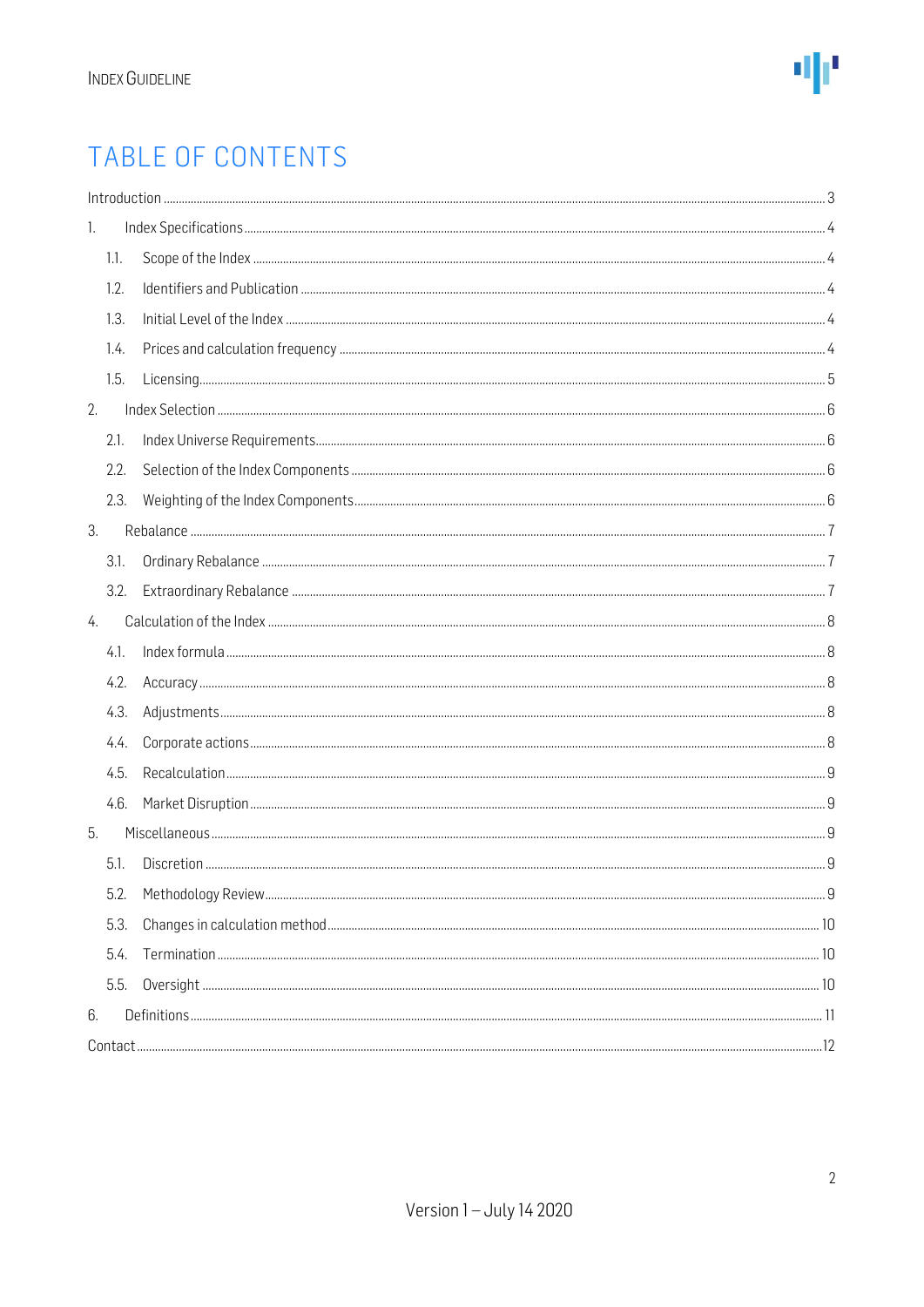### <span id="page-2-0"></span>INTRODUCTION

This document (the "GUIDELINE") is to be used as a guidelinewith regard to the composition, calculation and maintenance of the Solactive Canada Bank 30 AR Index (the "INDEX"). Any amendments to the rules made to the GUIDELINE are approved by the OVERSIGHT COMMITTEE specified in Section 5.5. The INDEX is owned, calculated, administered and published by Solactive AG ("SOLACTIVE") assuming the role as administrator (the "INDEX ADMINISTRATOR") under the Regulation (EU) 2016/1011 (the "BENCHMARK REGULATION" or "BMR"). The name "Solactive" is trademarked.

#### The text uses defined terms which are formatted with "SMALL CAPS". Such Terms shall have the meaning assigned to them as specified in Section 6 (Definitions).

The GUIDELINE and the policies and methodology documents referenced herein contain the underlying principles and rules regarding the structure and operation of the INDEX. SOLACTIVE does not offer any explicit or tacit guarantee or assurance, neither pertaining to the results from the use of the INDEX nor the level of the INDEX at any certain point in time nor in any other respect. SOLACTIVE strives to the best of its ability to ensure the correctness of the calculation. There is no obligation for SOLACTIVE – irrespective of possible obligations to issuers – to advise third parties, including investors and/or financial intermediaries, of any errors in the INDEX. The publication of the INDEX by SOLACTIVE does not constitute a recommendation for capital investment and does not contain any assurance or opinion of SOLACTIVE regarding a possible investment in a financial instrument based on this INDEX.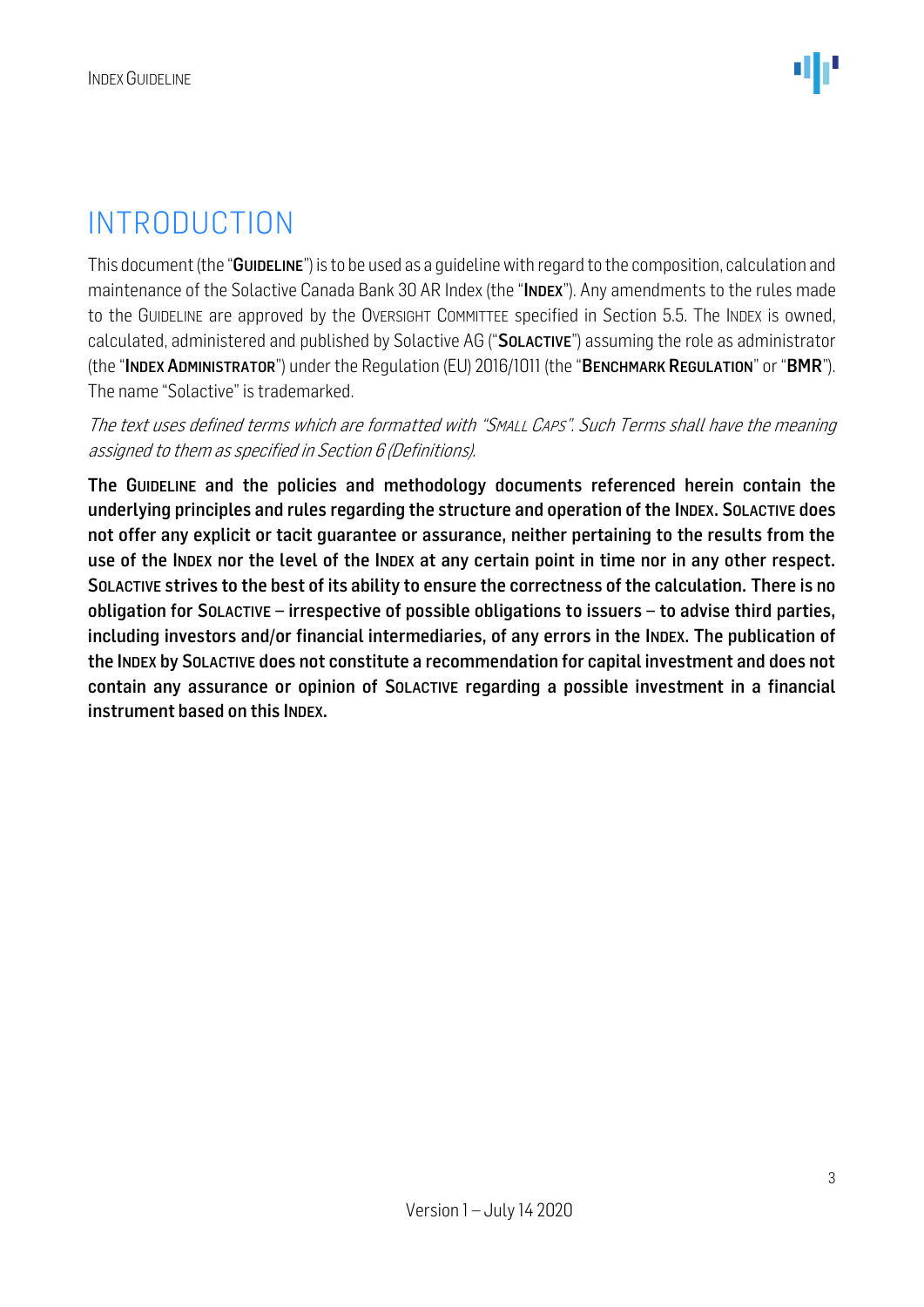### <span id="page-3-0"></span>1. INDEX SPECIFICATIONS

### <span id="page-3-1"></span>1.1. SCOPE OF THE INDEX

The INDEX aims to track the performance of the Solactive Canada Bank TR Index adjusted for a synthetic dividend of 30 index points per annum.

The INDEX is calculated in CAD.

### <span id="page-3-2"></span>1.2. IDENTIFIERS AND PUBLICATION

The INDEX is published under the following identifiers:

| <b>Name</b>                          | <b>ISIN</b>  | <b>Currency</b> | <b>Type</b> | <b>BBG</b> ticker | <b>RIC</b> |
|--------------------------------------|--------------|-----------------|-------------|-------------------|------------|
| Solactive Canada Bank 30<br>AR Index | DE000SL0A5U0 | CAD             | $AR^*$      | SOLCABAR Index    | .SOLBACAR  |

\*AR means that the Index is calculated as adjusted return index, following the formula specified in Section 4.

The INDEX is published on the website of the INDEX ADMINISTRATOR [\(www.solactive.com\)](http://www.solactive.com/) and is, in addition, available via the price marketing services of Boerse Stuttgart GmbH and may be distributed to all of its affiliated vendors. Each vendor decides on an individual basis as to whether it will distribute or display the INDEX via its information systems.

Any publication in relation to the INDEX (e.g. notices, amendments to the GUIDELINE) will be available at the website of the INDEX ADMINISTRATOR: [https://www.solactive.com/news/announcements/.](https://www.solactive.com/news/announcements/)

### <span id="page-3-3"></span>1.3. INITIAL LEVEL OF THE INDEX

The initial level of the INDEX on the START DATE is 639.042442028879 (rounded 639.04). The INDEX level has been fixed at UNDERLYING INDEX level as of 22<sup>nd</sup> of June, 2020 at 560.41. Historical values from the LIVE DATE will be recorded in accordance with Article 8 of the BMR. Levels of the INDEX published for a period prior to the LIVE DATE have been back-tested.

### <span id="page-3-4"></span>1.4. PRICES AND CALCULATION FREQUENCY

The level of the INDEX is calculated on each CALCULATION DAY from 9:30 a.m. to 4:32 p.m. EST based on the INDEX PRICES of the INDEX COMPONENT.

In addition to the intraday calculation a closing level of the INDEX for each CALCULATION DAY is also calculated. This closing level is based on the CLOSING PRICES for the INDEX COMPONENT.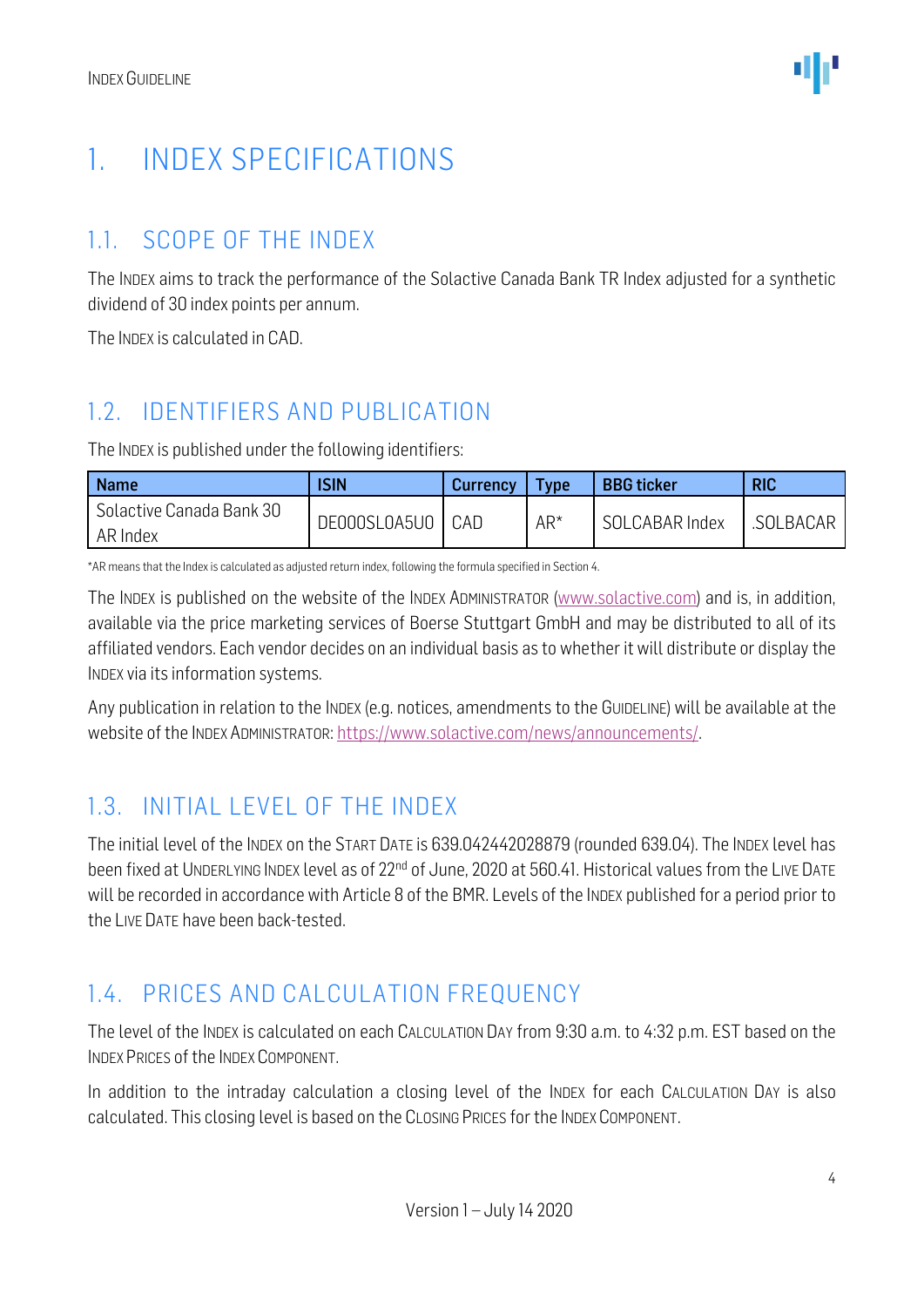#### <span id="page-4-0"></span>1.5. LICENSING

Licenses to use the INDEX as the underlying value for financial instruments, investment funds and financial contracts may be issued to stock exchanges, banks, financial services providers and investment houses by SOLACTIVE.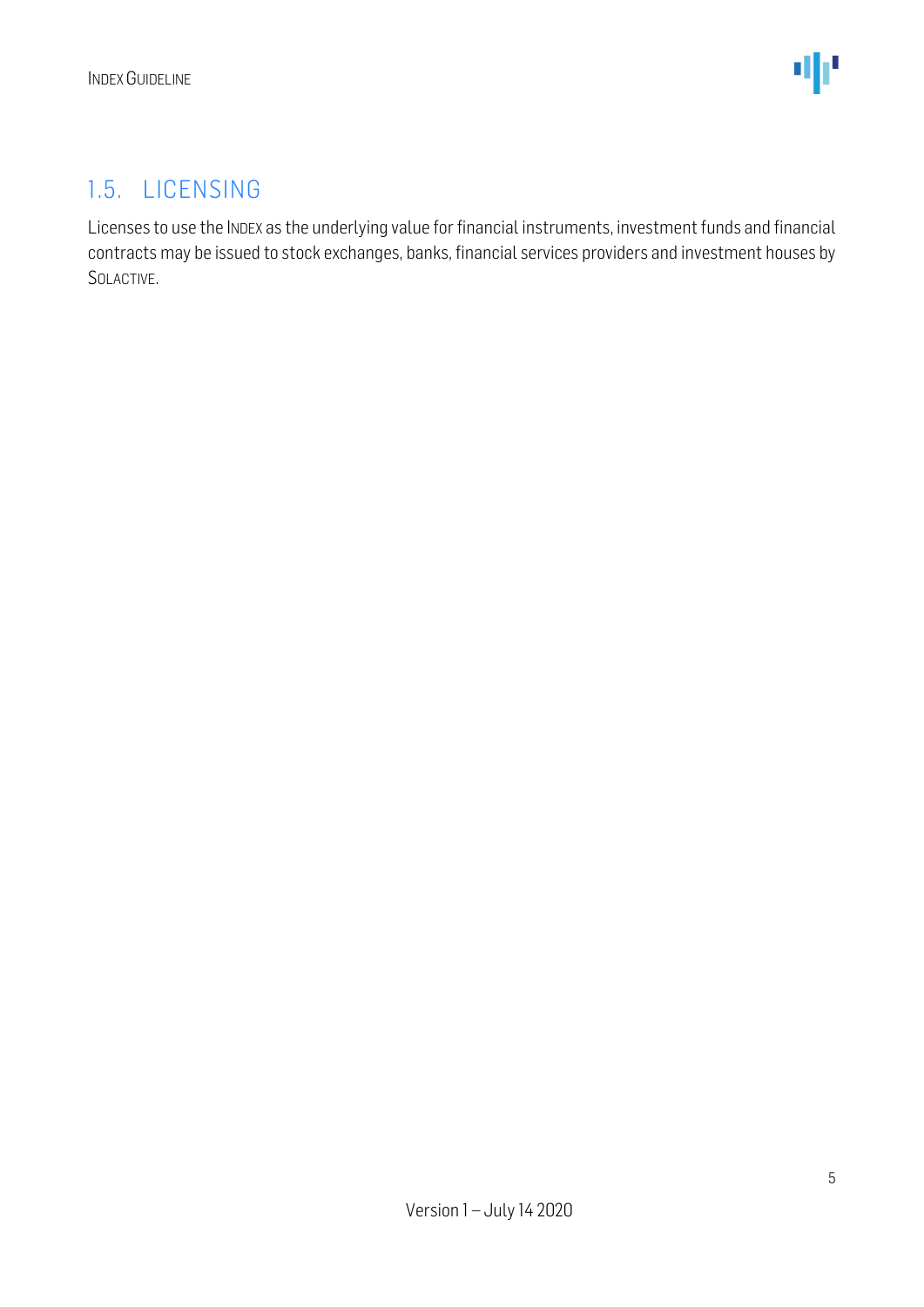

### <span id="page-5-0"></span>2. INDEX SELECTION

Not applicable

#### <span id="page-5-1"></span>2.1. INDEX UNIVERSE REQUIREMENTS

Not applicable

#### <span id="page-5-2"></span>2.2. SELECTION OF THE INDEX COMPONENTS

The only INDEX COMPONENT of the index is the Solactive Canada Bank TR Index (ISIN: DE000SLA3VN6, Bloomberg: SOLCABTR Index), in the following referred to as the UNDERLYING INDEX.

### <span id="page-5-3"></span>2.3. WEIGHTING OF THE INDEX COMPONENTS

Not applicable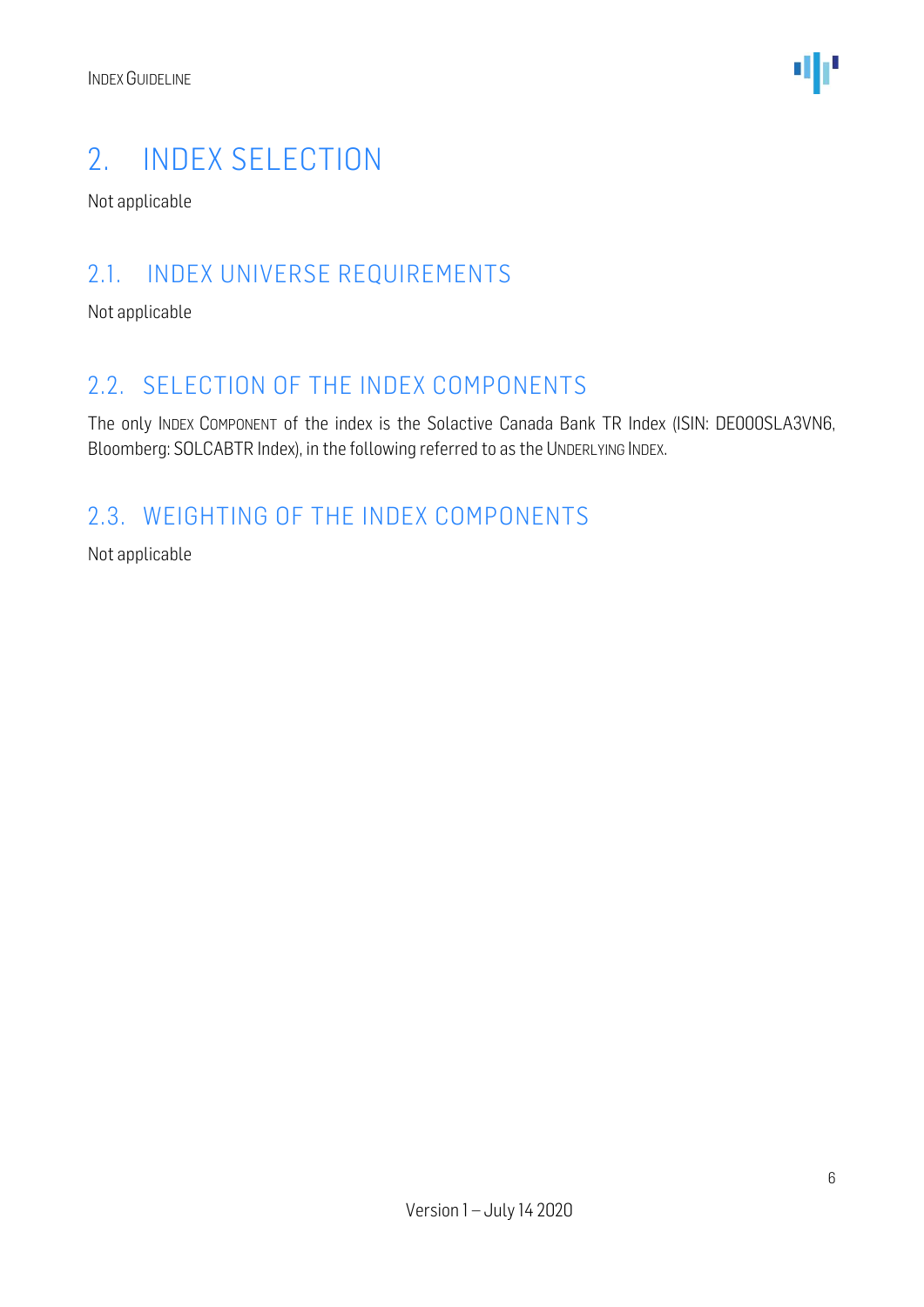

### <span id="page-6-0"></span>3. REBALANCE

### <span id="page-6-1"></span>3.1. ORDINARY REBALANCE

Not applicable

#### <span id="page-6-2"></span>3.2. EXTRAORDINARY REBALANCE

The INDEX is not rebalanced extraordinarily.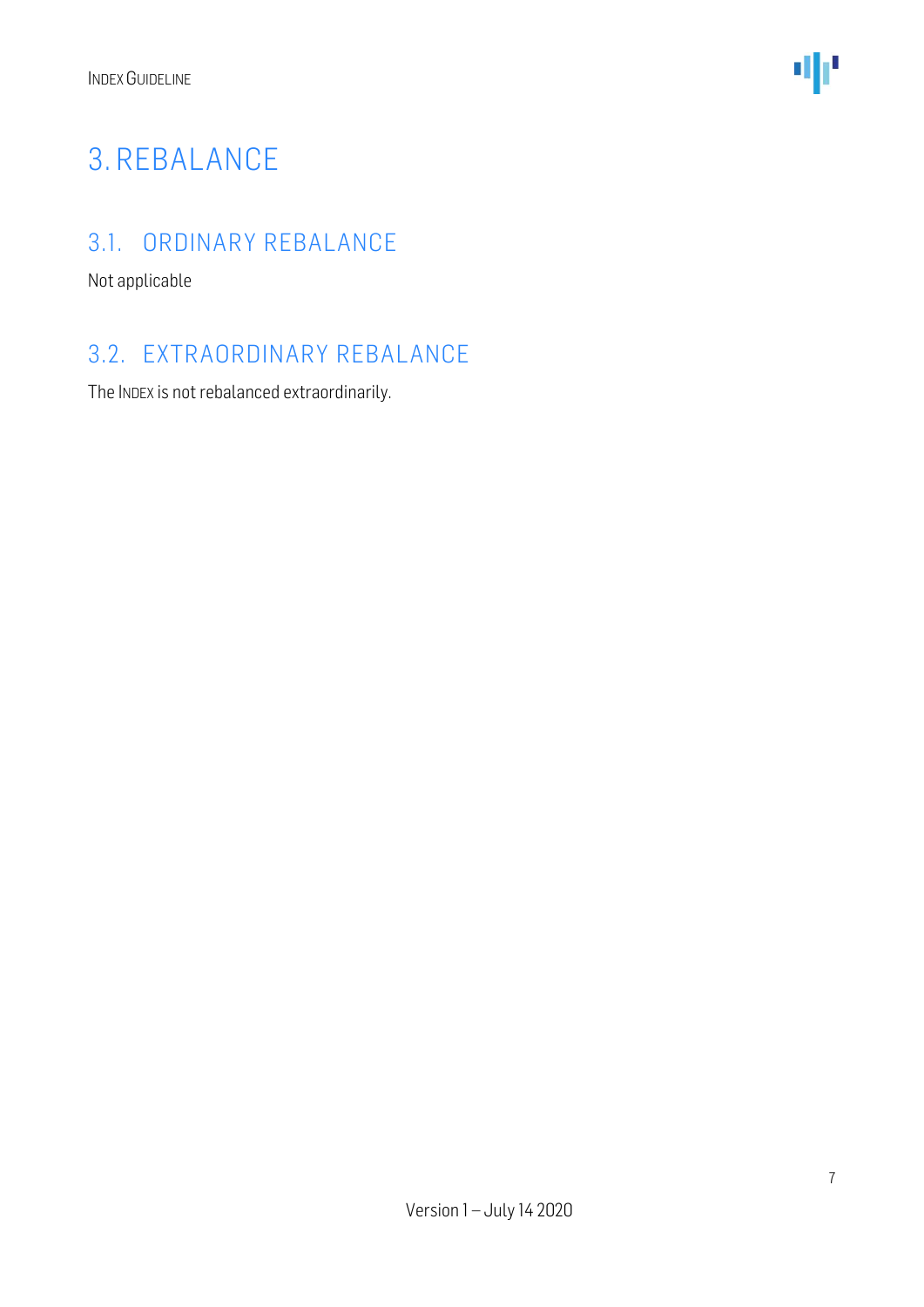### <span id="page-7-0"></span>4. CALCULATION OF THE INDEX

### <span id="page-7-1"></span>4.1. INDEX FORMULA

The INDEX is calculated as an adjusted return Index according to the following formula:

$$
Index_t = Index_{t-1} * \frac{UI_t}{UI_{t-1}} - SD * \frac{DC_{t,t-1}}{360}
$$

Where:

 $Index_t$ : The level of the Index as of Calculation Day t

 $Index_{t-1}$ : The level of the INDEX as of CALCULATION DAY t-1

 $UI_t$ : The level of the UNDERLYING INDEX as of CALCULATION DAY t

 $UI_{t-1}$ : The level of the UNDERLYING INDEX as of CALCULATION DAY t-1

SD: The Synthetic Dividend of 30 index points per annum

 $DC_{t,t-1}$ : The number of calendar days between CALCULATION DAY t (including) and CALCULATION DAY t-1 (excluding)

#### <span id="page-7-2"></span>4.2. ACCURACY

The level of the INDEX will be rounded to 2 decimal places. INDEX PRICES will be rounded to 2 decimal places for the Closing Calculation.

#### <span id="page-7-3"></span>4.3. ADJUSTMENTS

Not applicable

#### <span id="page-7-4"></span>4.4. CORPORATE ACTIONS

Not applicable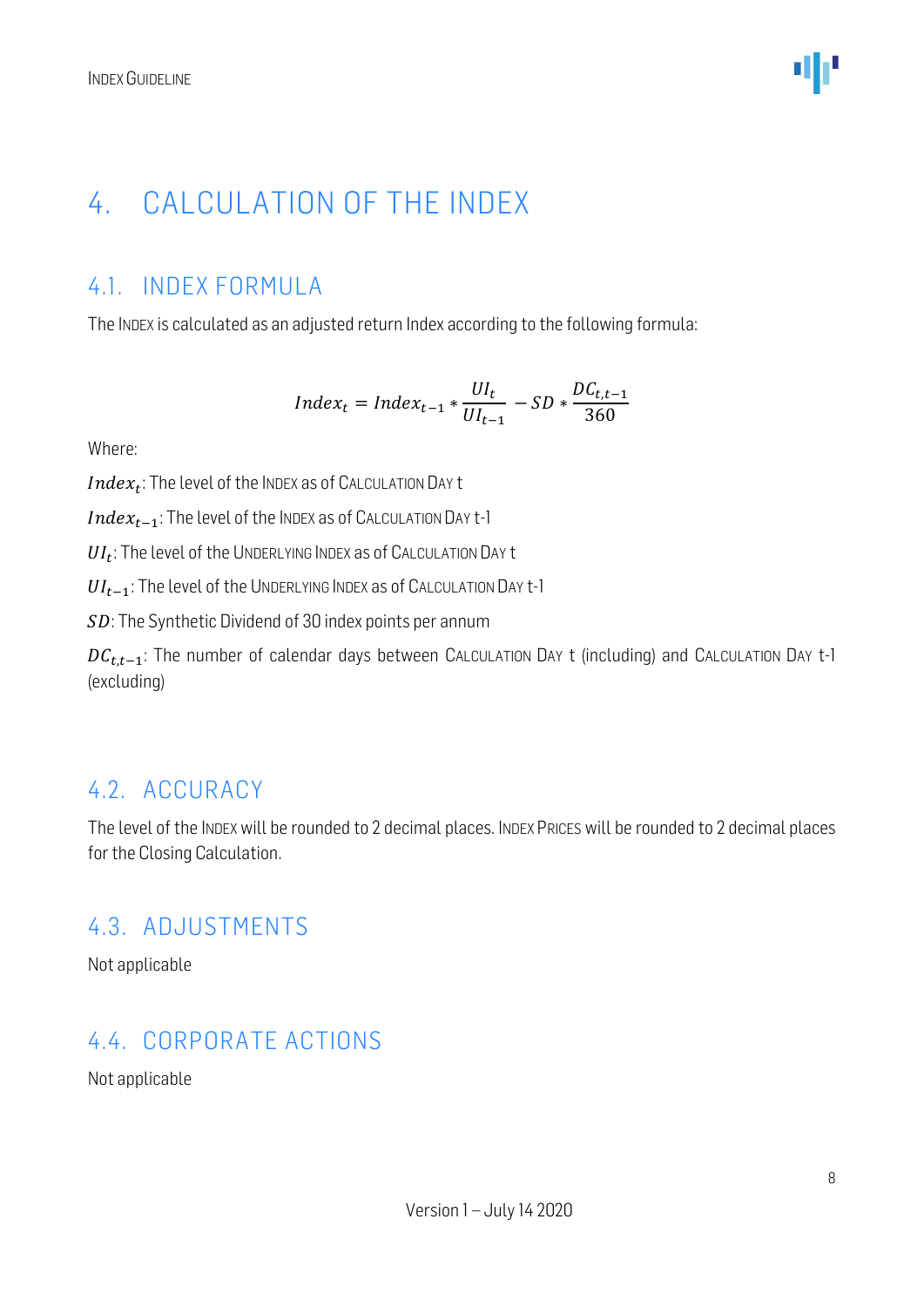### <span id="page-8-0"></span>4.5. RECALCULATION

SOLACTIVE makes the greatest possible efforts to accurately calculate and maintain its indices. However, errors in the determination process may occur from time to time for variety reasons (internal or external) and therefore, cannot be completely ruled out. SOLACTIVE endeavors to correct all errors that have been identified within a reasonable period of time. The understanding of "a reasonable period of time" as well as the general measures to be taken are generally depending on the underlying and is specified in the Solactive Correction Policy, which is incorporated by reference and available on the SOLACTIVE website: [https://www.solactive.com/documents/correction-policy/.](https://www.solactive.com/documents/correction-policy/)

### <span id="page-8-1"></span>4.6. MARKET DISRUPTION

In periods of market stress SOLACTIVE calculates its indices following predefined and exhaustive arrangements as described in the Solactive Disruption Policy, which is incorporated by reference and available on the SOLACTIVE website: [https://www.solactive.com/documents/disruption-policy/.](https://www.solactive.com/documents/disruption-policy/) Such market stress can arise due to a variety of reasons, but generally results in inaccurate or delayed prices for one or more INDEXCOMPONENTS. The determination of the INDEXmay be limited or impaired at times of illiquid or fragmented markets and market stress.

### <span id="page-8-2"></span>5. MISCELLANEOUS

### <span id="page-8-3"></span>5.1. DISCRETION

Any discretion which may need to be exercised in relation to the determination of the INDEX (for example the determination of the INDEX UNIVERSE (if applicable), the selection of the INDEX COMPONENTS (if applicable) or any other relevant decisions in relation to the INDEX) shall be made in accordance with strict rules regarding the exercise of discretion or expert judgement.

### <span id="page-8-4"></span>5.2. METHODOLOGY REVIEW

The methodology of the INDEX is subject to regular review, at least annually. In case a need of a change of the methodology has been identified within such review (e.g. if the underlying market or economic reality has changed since the launch of the INDEX, i.e. if the present methodology is based on obsolete assumptions and factors and no longer reflects the reality as accurately, reliably and appropriately as before), such change will be made in accordance with the Solactive Methodology Policy, which is incorporated by reference and available on the SOLACTIVE website: [https://www.solactive.com/documents/methodology-policy/.](https://www.solactive.com/documents/methodology-policy/)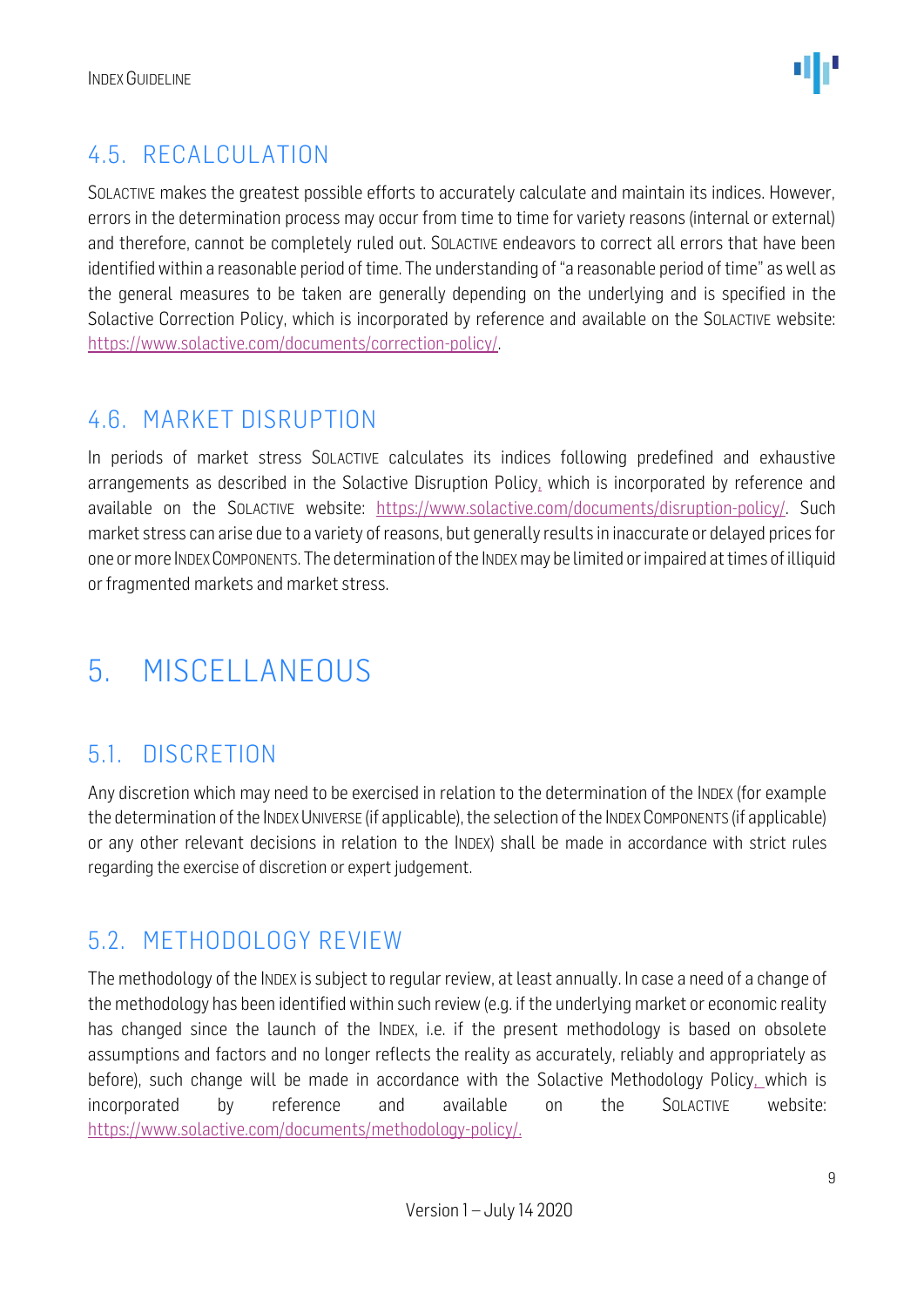Such change in the methodology will be announced on the SOLACTIVE website under the Section "Announcement", which is available at https://www.solactive.com/news/announcements/. The date of the last amendment of this INDEX is contained in this GUIDELINE.

### <span id="page-9-0"></span>5.3. CHANGES IN CALCULATION METHOD

The application by the INDEX ADMINISTRATOR of the method described in this document is final and binding. The INDEXADMINISTRATOR shall apply the method described above for the composition and calculation of the INDEX. However, it cannot be excluded that the market environment, supervisory, legal and financial or tax reasons may require changes to be made to this method. The INDEX ADMINISTRATOR may also make changes to the terms and conditions of the INDEX and the method applied to calculate the INDEX that it deems to be necessary and desirable in order to prevent obvious or demonstrable error or to remedy, correct or supplement incorrect terms and conditions. The INDEX ADMINISTRATOR is not obliged to provide information on any such modifications or changes. Despite the modifications and changes, the INDEX ADMINISTRATOR will take the appropriate steps to ensure a calculation method is applied that is consistent with the method described above.

### <span id="page-9-1"></span>5.4. TERMINATION

SOLACTIVE makes the greatest possible efforts to ensure the resilience and continued integrity of its indices over time. Where necessary, SOLACTIVE follows a clearly defined and transparent procedure to adapt Index methodologies to changing underlying markets (see Section 5.2 "Methodology Review") in order to maintain continued reliability and comparability of the indices. Nevertheless, if no other options are available the orderly cessation of the INDEX may be indicated. This is usually the case when the underlying market or economic reality, which an index is set to measure or to reflect, changes substantially and in a way not foreseeable at the time of inception of the index, the index rules, and particularly the selection criteria, can no longer be applied coherently or the index is no longer used as the underlying value for financial instruments, investment funds and financial contracts.

SOLACTIVE has established and maintains clear guidelines on how to identify situations in which the cessation of an index is unavoidable, how stakeholders are to be informed and consulted and the procedures to be followed for a termination or the transition to an alternative index. Details are specified in the Solactive Termination Policy, which is incorporated by reference and available on the SOLACTIVE website: [https://www.solactive.com/documents/termination-policy/.](https://www.solactive.com/documents/termination-policy/)

### <span id="page-9-2"></span>5.5. OVERSIGHT

An oversight committee composed of staff from SOLACTIVE and its subsidiaries (the "OVERSIGHT COMMITTEE") is responsible for decisions regarding any amendments to the rules of the INDEX. Any such amendment,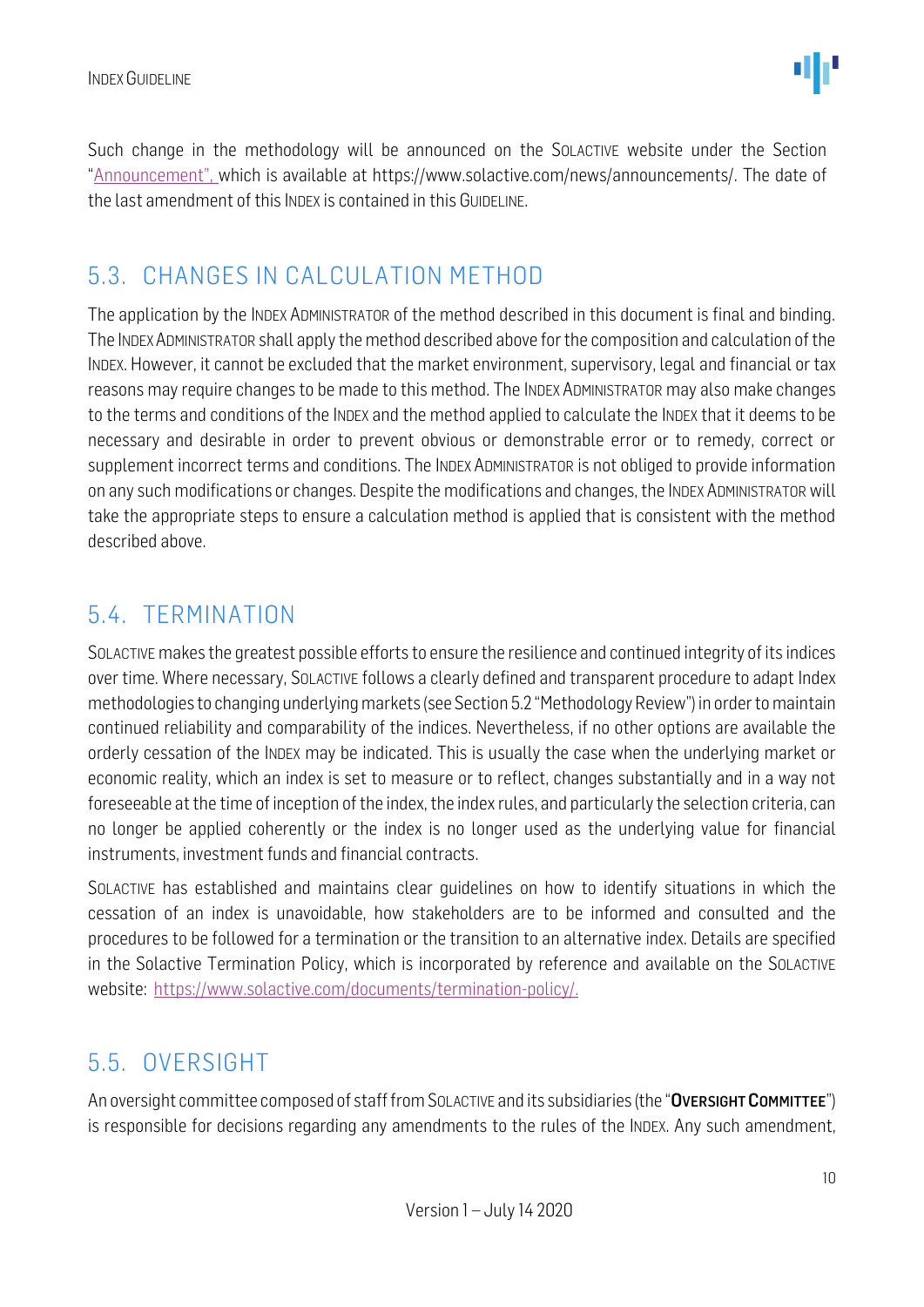which may result in an amendment of the GUIDELINE, must be submitted to the OVERSIGHT COMMITTEE for prior approval and will be made in compliance with the [Methodology](http://methodology/) Policy, which is available on the SOLACTIVE website: [https://www.solactive.com/documents/methodology-policy/.](https://www.solactive.com/documents/methodology-policy/)

### <span id="page-10-0"></span>6. DEFINITIONS

"BENCHMARK REGULATION" shall have the meaning as defined in Section "Introduction".

"BMR" shall have the meaning as defined in Section "Introduction".

"CALCULATION DAY" is a day on which Toronto Stock Exchange (MIC: XTSE) is open for general business.

The "CLOSING PRICE" in respect of an INDEX COMPONENT and a CALCULATION DAY is a security's final regularhours INDEX PRICE as calculated and published by SOLACTIVE.

"GUIDELINE" shall have the meaning as defined in Section "Introduction".

"INDEX" shall have the meaning as defined in Section "Introduction".

"INDEX ADMINISTRATOR" shall have the meaning as defined in Section "Introduction".

"INDEX COMPONENT" is each security reflected in the INDEX.

"INDEX COMPONENT REQUIREMENTS" shall have the meaning as defined in Section 2.2.

"INDEX CURRENCY" is the currency specified in the column "Currency" in the table in Section 1.2.

"INDEX PRICE" is the level of the UNDERLYING INDEX as calculated and published by SOLACTIVE.

"INDEX UNIVERSE REQUIREMENTS" shall have the meaning as defined in Section 2.1.

"INDEX UNIVERSE" is the sum of all financial instruments which fulfill the INDEX UNIVERSE REQUIREMENTS.

"LIVE DATE" is 25<sup>nd</sup> June 2020.

"OVERSIGHT COMMITTEE" shall have the meaning as defined in Section 5.5.

"SOLACTIVE" shall have the meaning as defined in Section "Introduction".

"START DATE" is 23rd June 2017.